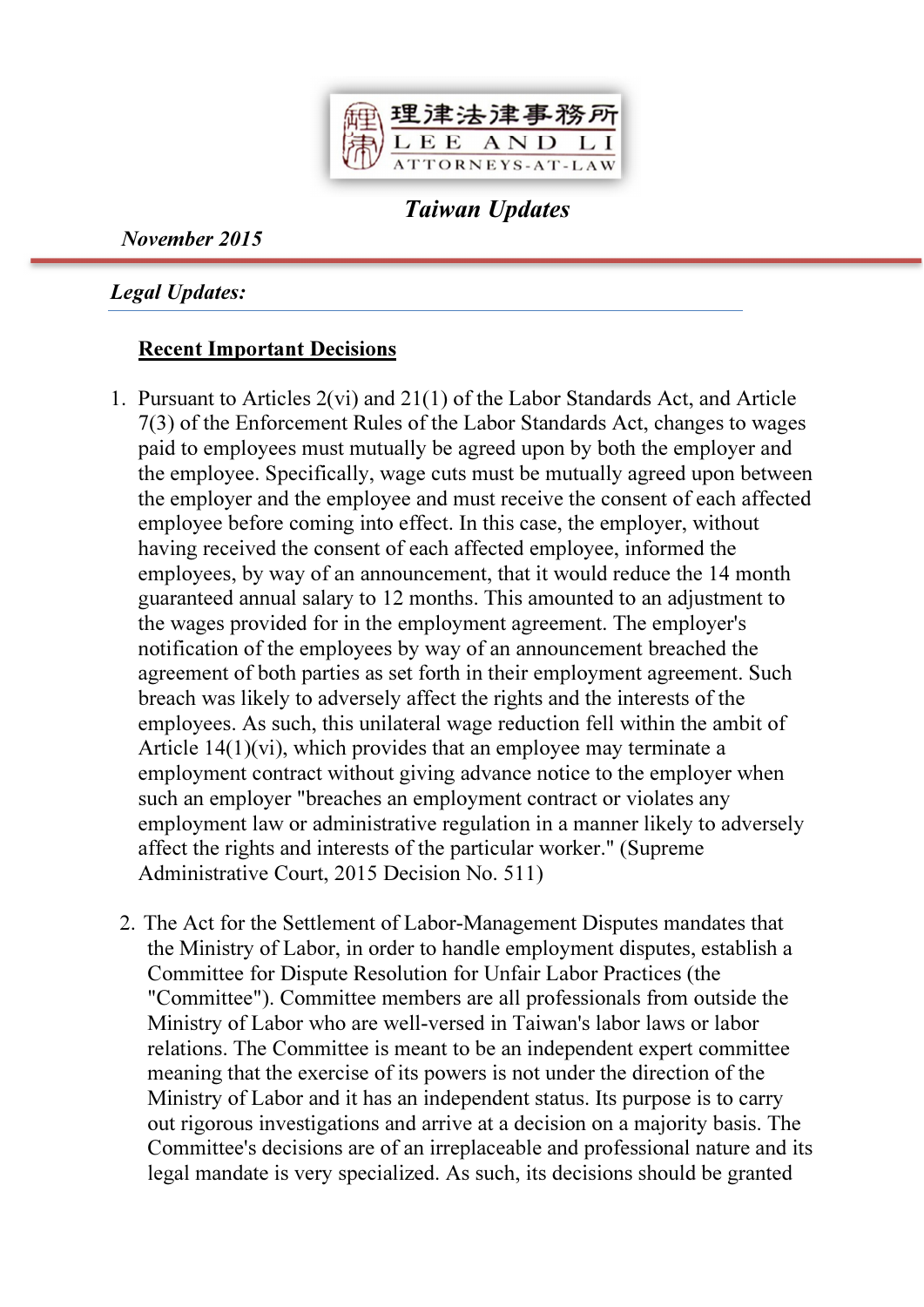considerable latitude and the Administrative Court should not often review such decisions. Such decisions should be respected unless they contain: erroneous findings of fact; incomplete information; irrelevant considerations; clear errors in the application of legal concepts to the facts; interpretations of legal concepts in a way that is clearly incorrect, inconsistent with a prevailing legal provision, or violates generally accepted values, due process, or other aspects of the law. (Supreme Administrative Court 2015 Decision No. 512)

# Labor Law

1. In order to provide a reference and standards to be followed to employers and employees concluding covenants not to compete ("CNC"), the Ministry of Labor of Taiwan's Executive Yuan has promulgated the "Reference Principles of Employer-Employee Non-compete Clauses" (the "Principles") on October 5, 2015.

In order for an employer to conclude a CNC with an employee, the employer must be in need of legal protection for its trade secrets or intellectual property rights. Also, the duties or positions of the employee must have involved the employee coming into contact with or using the employer's trade secrets or leading technologies. This does not apply to technologies already in general use. This requirement means that the following conditions must be satisfied:

- (i) The term of the CNC must not exceed two years from the date on which the employee ceases his/her employment.
- (ii) The territory to which the CNC applies must be clearly defined and must not extend beyond the territory in which the employer operates.
- (iii) The CNC must clearly define the occupations that the employee is prohibited from occupying. Further, the range of such occupations is limited to those that are same as or similar to the employee's occupation with its employer and that have a competitive relationship with such employer.
- (iv) The CNC must contain provisions providing compensation to the employee for any disadvantage that he/she may suffer as a result of abiding by the CNC. The employer must pay the employee monthly compensation of at least 50% of the employee's monthly average wage during his/her last position of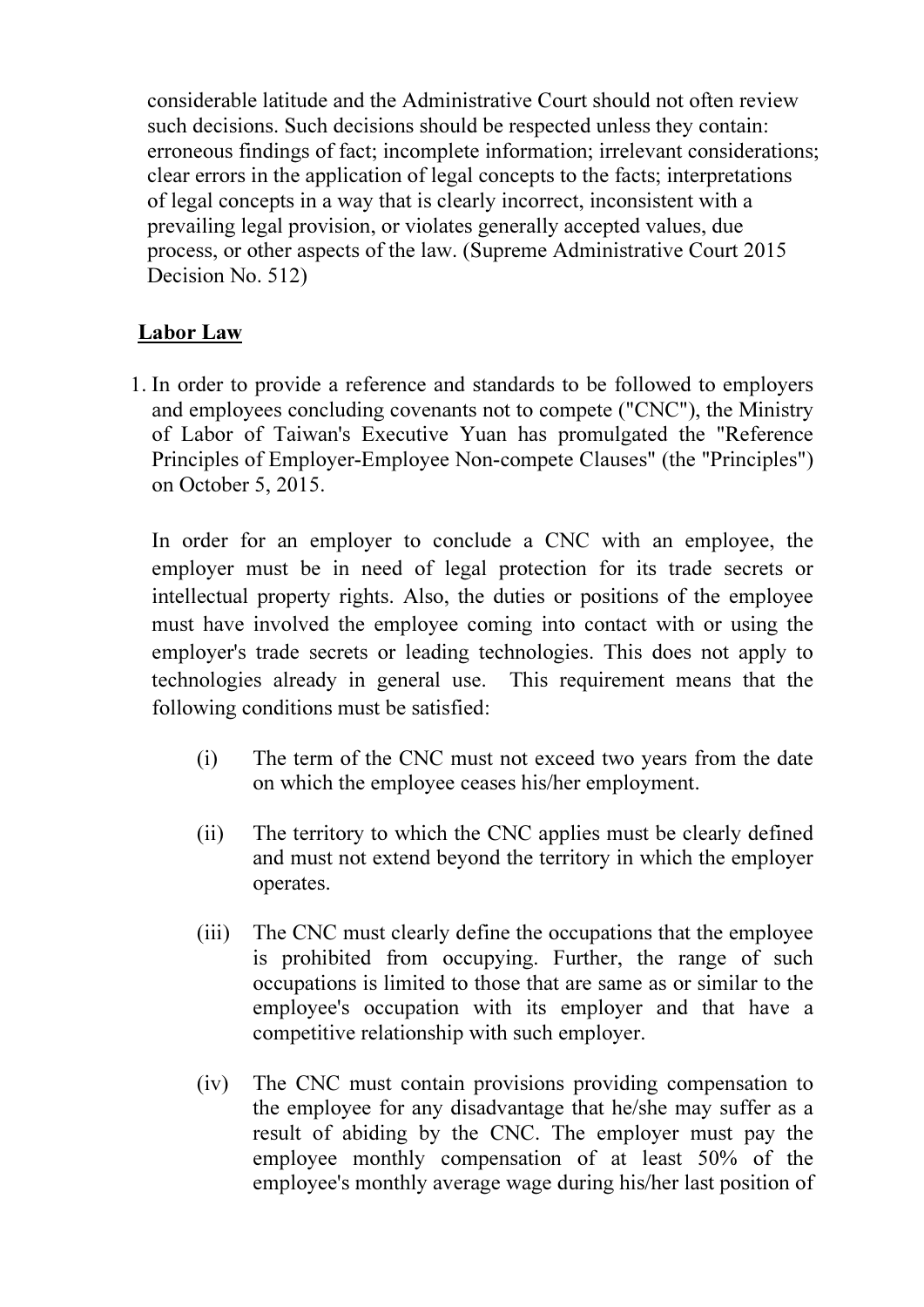employment. Also, the employee's year-end bonus or other payments normally made to such employee may not constitute or replace such compensation.

Violating the above mentioned stipulations could potentially lead a court to find a CNC to be ineffective.

The Council of Labor Affairs, the antecedent of the Ministry of Labor, also published the "Non-Compete Clause Reference Manual" (the "Manual") before. The main difference between the Principles and the Manual is that the Principles eliminate the Manual's requirement that employees must have committed a clear breach of trust or acted in bad faith. That is, according to the current Principles, when determining whether a CNC is valid, there is no need to consider whether the employee committed a breach of trust or acted in bad faith. This position is consistent with the current practice of most Taiwan courts. Further, while the Manual did not clearly address the amount of compensation, the Principles clearly state that such compensation may not be lower than 50% of the employee's monthly average wage during his/her last position of employment.

As for the penalty to be paid by an employee who breaches a CNC, the Principles still do not make any clear stipulations in this regard. Thus, it is up to the court to consider, inter alia, the combination of objective facts, socio-economic conditions, and the damages suffered by the parties, and to make the deductions set out in Article 252 of the Taiwan Civil Code. Furthermore, if the employee has partially complied with the CNC, the court may take such partial performance into consideration and reduce the penalty in accordance with Article 251 of the Taiwan Civil Code.

2. The Ministry of Labor of Taiwan's Executive Yuan, on October 7 2015, modified the Interpretive Order on Article 2 of the Regulations of Leave-Taking of Workers. The requirements for marriage leave have been relaxed so that it may be taken any time from 10 days prior to the date of the wedding to 3 months after. Further, with the consent of the employer, it may be taken within one year of the date of the wedding.

## Intellectual Property

PPH and TW-SUPA Overview of Accelerated Examination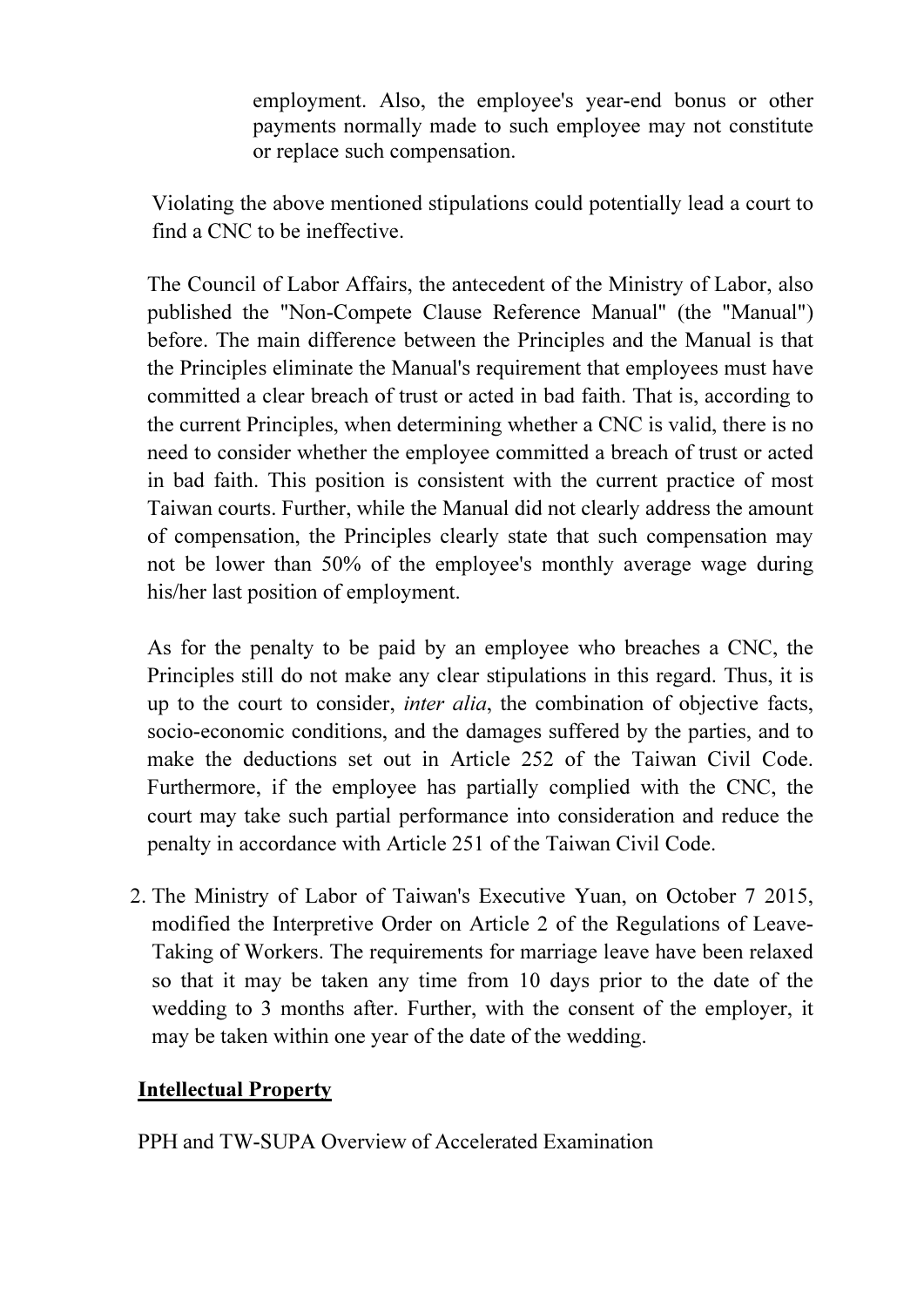In order to assist companies more quickly obtain patents in important international markets, Taiwan has concluded Patent Prosecution Highway Agreements (PPH) with the United States, Japan, Spain, and South Korea. As of today, a total of 28 applications allowed by the Taiwan Intellectual Property Office (TIPO) have been submitted for accelerated examination in the United States and Japan based on the allowance issued by the TIPO.

The United States and Japan have approved 85.7% and 60% of the Taiwan patents, respectively (Please see the August Edition of Taiwan Updates). Currently, there is a major discrepancy between the approval rates of Taiwan-Japan patent applications and Taiwan-US applications. This discrepancy suggests that Taiwanese patent examiners may not be very familiar with prior art documents drafted in Japanese. This may be the reason that few Japanese prior art documents are cited during the examination process in Taiwan. However, it may be that, at this point, there is not enough data for the Taiwan-Japan examination results to accurately reflect reality. Further tracking and analysis may be needed.

Further, in order to receive faster patent examination, applicants may apply to the TIPO for assistance under the Taiwan Support Using the PPH Agreement Program ("TW-SUPA"). The TIPO may also initiate such assistance itself. Since March of 2012, 364 cases requested by applicants have been examined, and 46 cases initiated by the TIPO have been examined. The approval rate was 82.6% when TW-SUPA assistance was requested by the applicant and 74.5% when such assistance was initiated by the TIPO.

#### Economic Updates:

#### Three Point Consensus Achieved during Cross-Strait Banking Talks

The fifth meeting of the Taiwan and Mainland China Cross-strait Banking Supervisory Cooperation Platform recently concluded. During the talks, the parties achieved a three-point consensus. The first point is the continued strengthening of supervisory cooperation; both sides confirmed that the second Cross Straits Financial Development and Supervision Experience Symposium will be held in Taipei in 2016. The second point is the continued promotion of two-way cross strait banking; currently, Taiwanese banks operate 52 branches in Mainland China. Meanwhile, on September 8, 2015 Taiwan's Financial Supervisory Commission approved a request by the Agricultural Bank of China, a Chinese bank, to establish a representative office in Taipei. The third point is the continued support for the establishment of closer cooperation between businesses in the banking industry in both Taiwan and China. This will involve Taiwan banks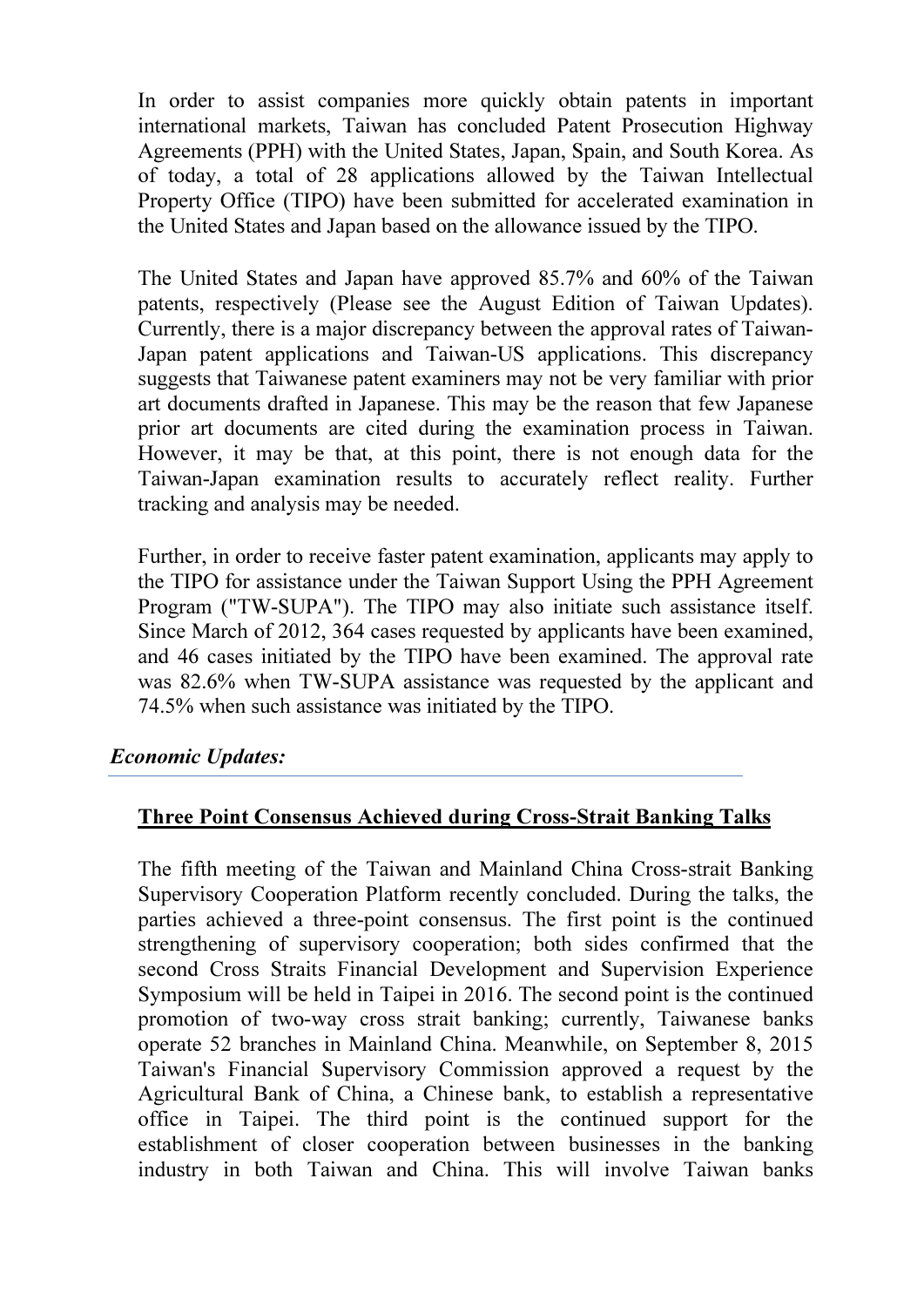reforming their Mainland China branches, setting up new banking subsidiaries to carry on business in the Mainland China, and developing cooperative relations in equity investments. Further, the Mainland China representatives stated that they support Taiwan-funded banks setting up branches in China's free trade zones and indicated that they would provide the necessary assistance. This includes the Fujian Free Trade Zone, where China will actively evaluate the implementation of liberalization measures on Taiwan banks.

### Chinese Investors still Prohibited from Establishing IC Design Companies in Taiwan or Investing in Taiwanese IC Design Companies

Chinese companies investing in Taiwan's semiconductor industry are subject to the Measures Governing Investment Permit to the People of the Mainland Area. The Ministry of Economic Affairs, considering that Taiwan's IC design industry mostly consists of small and medium sized businesses, still prohibits Chinese investors from establishing IC design companies in Taiwan or investing in existing Taiwanese IC design companies.

However, in the wake of the promulgation of a Chinese Government plan to boost the development of China's indigenous IC industry, Intel entered the Chinese market by investing in Tsinghua Unigroup, a Chinese equity firm that owns Spreadtrum Communications and RDA Microelectronics, two Chinese IC design companies. There is now fierce competition in the IC design industry in the Chinese market.

Taiwanese companies now face highly competitive pressure from domestic Chinese companies, such as Tsinghua Unigroup's Spreadtrum, which enjoy the active support of the Chinese government and a home market advantage. As such, the Taiwan's Ministry of Economic Affairs will carefully assess whether it should relax the rules governing Chinese investment in the IC design industry, particularly the area of alliances in different industries (both upstream and downstream industry chain relationships).

#### Government Updates:

## TIFA Meeting Takes Place Successfully in Taipei during October

The ninth meeting of the Taiwan-US "Trade and Investment Framework Agreement" ("TIFA") was held in Taipei on October 1, 2015. The US was represented by Deputy Trade Representative Robert Holleyman. American representatives from the US Trade Representative, the State Department, the Ministry of Commerce, the Ministry of Agriculture, and the American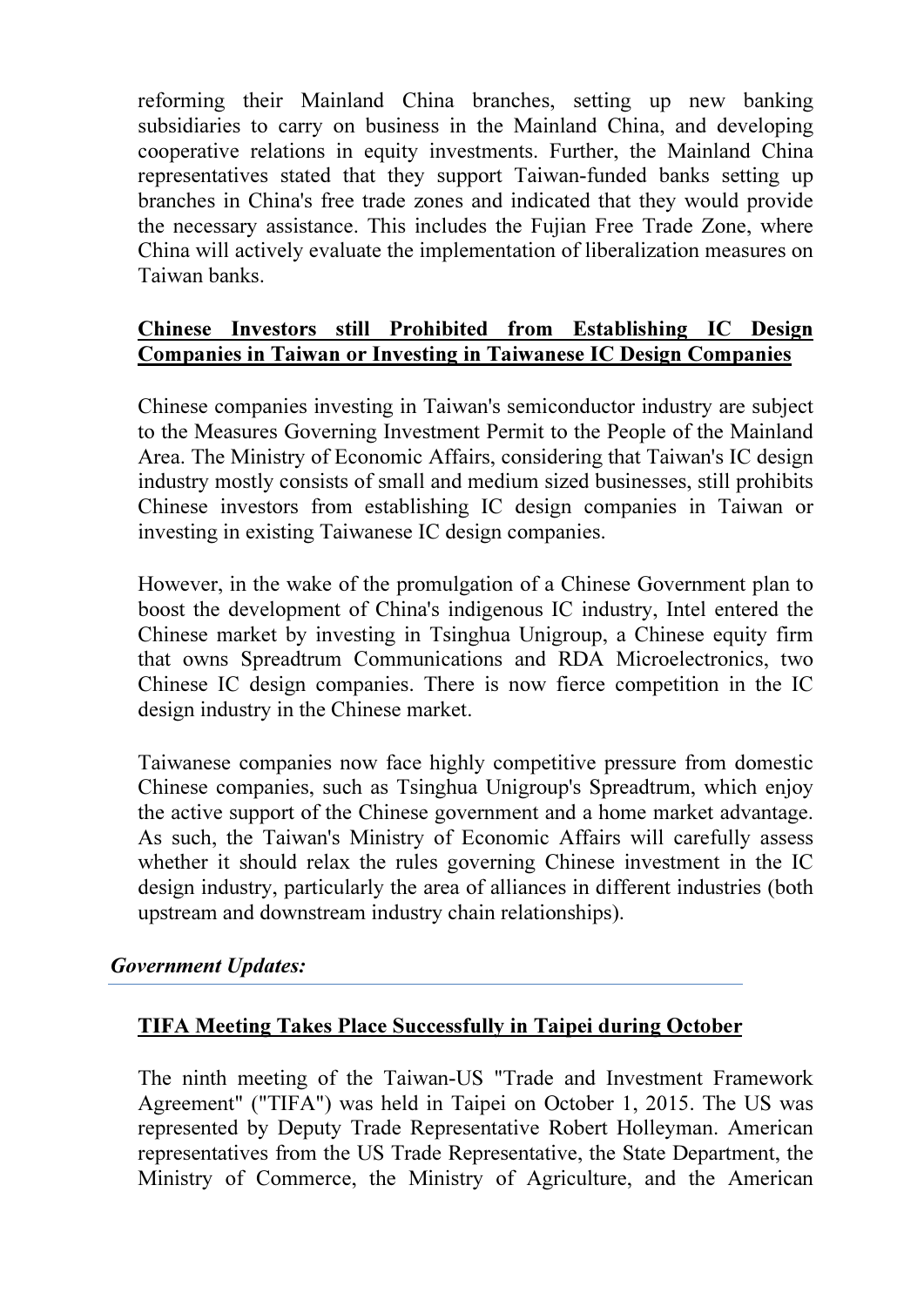Institute were also sent to attend.

TIFA is an important mechanism for dialogue in Taiwan-US trade relations. It is also an important platform for in-depth consultations on trade and investment issues. This year, the US recognized specific measures adopted by Taiwan following the 2014 TIFA talks, including: enhancement of trade secret protection; implementation of important commitments relating to pharmaceuticals; simplification of the registration procedures for chemical products; relaxation of restrictions on the establishment of offshore data centers by financial institutions; increases in staffing and funding for Taiwan's Intellectual Property Office; and dealing with the problem of piracy on and near Taiwan university campuses. During the TIFA talks, Taiwan explained its efforts to join the Trans-Pacific Partnership. The two sides also engaged in in-depth discussions on improving the process for bringing medical equipment to market, reducing legal barriers to the registration of chemical products, and a number of agricultural issues.

## ECFA, Mainland Affairs Commission hopes to conclude agreement before the end of 2015

Negotiations between Taiwan and Mainland China concerning the Economic Cooperation Framework Agreement ("ECFA") took place in Beijing on September 28 and 29, 2015. Both parties again reached a consensus on the principle of open markets. The consensus is based on equal consideration for both parties, markets that are open to the industries of both parties and have complementary and reciprocal cooperation as a goal, and avoid free riding by third parties.

Taiwan seeks to rely on the principle of complementary industrial cooperation in order to protect its panel industry from the emerging "red supply chain," a plan devised by the Chinese government to foster a domestic supply chain for China's high-tech manufacturing sector. Specifically, Taiwan hopes to obtain zero tariff treatment for Taiwanese panels entering the Mainland market. Also, Taiwan hopes that China is open to the principle of relying on Taiwanese production when Chinese production is insufficient. Both sides hope to complete negotiations before the end of the year.

## Cultural Updates:

# Asia Pacific Traditional Art Festival takes Place in the Ilan Centre for Traditional Arts